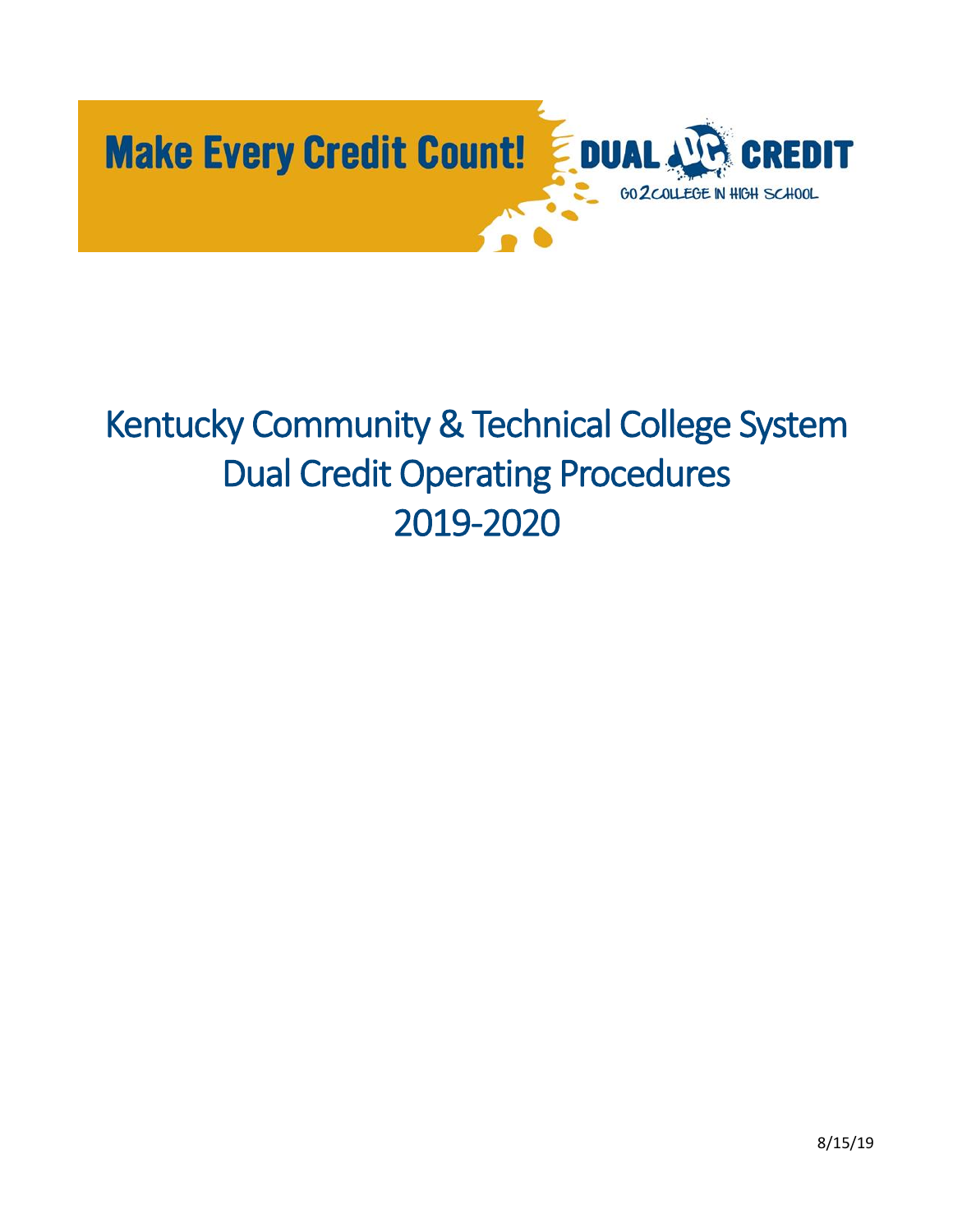# TABLE OF CONTENTS

| Overview                                               | 2  |
|--------------------------------------------------------|----|
| SACSCOC                                                | 2  |
| <b>Academic Policies</b>                               | 2  |
| <b>State &amp; Local Agreements</b>                    | 2  |
| <b>Student Eligibility</b>                             | 3  |
| <b>State Policy</b>                                    | 3  |
| <b>KCTCS Requirements</b>                              | 3  |
| <b>Dual Enrollment</b>                                 | 3  |
| <b>Admission Requirements</b>                          | 3  |
| <b>Dual Credit Tuition</b>                             | 3  |
| Procedures for Enrolling Dual Credit Students          | 4  |
| PeopleSoft                                             | 4  |
| <b>Sharing of Students</b>                             | 4  |
| <b>Dual Credit Course Offerings</b>                    | 4  |
| Definition                                             | 4  |
| <b>KCTCS Pathways</b>                                  | 4  |
| <b>General Education Pathway</b>                       | 5  |
| Preferred Dual Credit Technical (AAS) Pathways         | 5  |
| <b>Procedures for Dual Credit Courses</b>              | 5  |
| Comingling of Dual Credit and Non-Dual Credit Students | 6  |
| <b>Term Parameters</b>                                 | 6  |
| Grades                                                 | 6  |
| Awarding of Dual Credit                                | 6  |
| <b>Faculty Qualifications</b>                          | 7  |
| Identifying High School Instructors                    | 7  |
| College Support for High School Instructors            | 7  |
| <b>Dual Credit Scholarships</b>                        | 8  |
| <b>KHEAA Processes and Deadlines</b>                   | 8  |
| Administering the Scholarship                          | 9  |
| <b>Both</b>                                            | 9  |
| Work Ready Dual Credit Scholarship                     | 9  |
| Dual Credit Scholarship                                | 9  |
| PeopleSoft                                             | 9  |
| <b>Billing</b>                                         | 10 |
| Data                                                   | 10 |
| Performance Based Funding                              | 11 |
| <b>Dual Credit Resources</b>                           | 11 |
| <b>Glossary of Terms</b>                               | 12 |
| <b>Dual Credit Timeline</b>                            | 13 |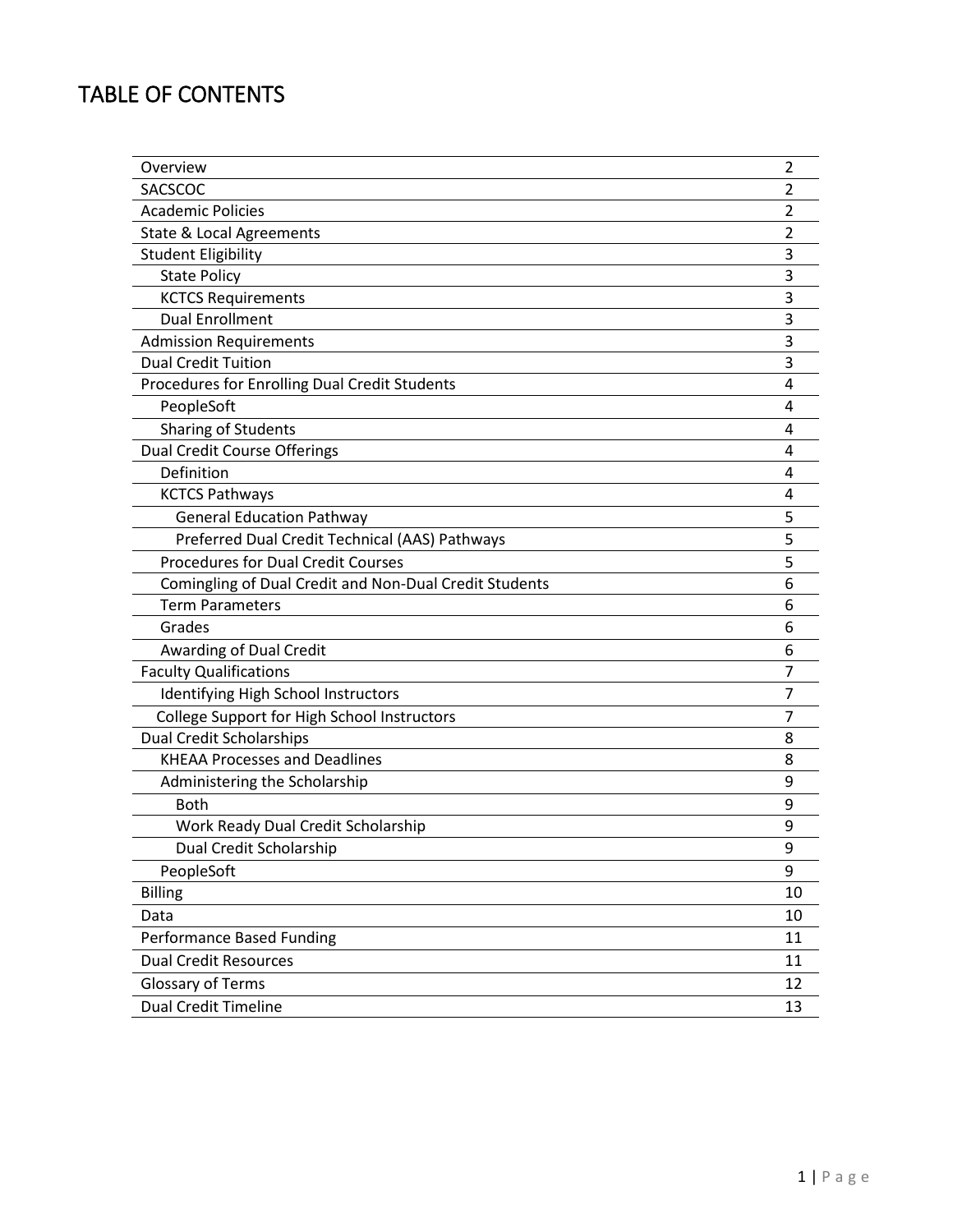### **OVERVIEW**

Secondary students should have affordable access to dual credit opportunities throughout the Commonwealth of Kentucky. As such, we at the Kentucky Community and Technical College System (KCTCS) believe:

- Dual credit courses provide highly relevant and academically sound courses for secondary students, especially in areas of high-skill, high-wage, and high-demand programs.
- Dual credit programs add value to the high-school experience by enhancing the college and career readiness of secondary students.
- Dual credit programs increase student matriculation from secondary school to college.
- Dual credit programs reduce the time and cost to attain a postsecondary credential.
- Dual credit programs increase completion rates and decrease remediation rates for secondary and postsecondary students.

The state [Dual Credit Policy](http://cpe.ky.gov/policies/dualcredit.html) is available at the Kentucky Council on Postsecondary Education's website. The information in this manual provides additional information to assist colleges with the implementation and day-today management of dual credit and the dual credit scholarships.

### **SACSCOC**

All Commission *Principles* and policies apply without exception to dual enrollment students, programs, and instructional sites. Colleges should be familiar with the [SACSCOC dual enrollment policy statement,](https://kctcs.sharepoint.com/:b:/s/ChancellorsOffice/EeZb4yUa2INAptBeEK3b3_MBuB4kF6flGHmOe_kxqdC-1Q?e=rbvu2N) which was approved in June 2018 and updated December 2018. The policy statement is available on the Chancellor's Office Communicate Site in the Dual Credit Resources Folder.

KCTCS has created an [info sheet](https://kctcs.sharepoint.com/:b:/s/ChancellorsOffice/EUl4yC9zD-ZDuQ7SqKT4pS0BJ4x-Oba7izE3Hhifk-coew?e=0EurYn) for high schools outlining some of the more common SACSCOC dual credit policies in an effort to help them understand what colleges have to adhere to and what their responsibilities are.

# ACADEMIC POLICIES

All KCTCS academic policies apply to dual credit courses taught at the high school campus, including:

- Enrollment;
- Add/drop deadlines;
- Withdrawing from college courses; and
- Submission of grades.

### STATE & LOCAL AGREEMENTS

KCTCS and the Kentucky Department of Education (KDE) sign a statewide Memorandum of Understanding each year that addresses the general policy for dual credit and the dual credit scholarships to ensure that colleges and high schools adhere to the statues. A copy of the MOU is available on the Chancellor's Communication site in the Dual Credit Resource Folder.

KCTCS also provides a template for a Memorandum of Agreement (MOA) between each college and local school districts to serve as an addendum to the statewide MOU. Colleges can add additional information to the information provided if it does not contradict any of the information in the state MOU. The MOAs are due to the Director of Career Pathways by March 1 for the upcoming academic school year.

Colleges with Early/Middle college programs may have additional agreements in place between the Local School District and the College.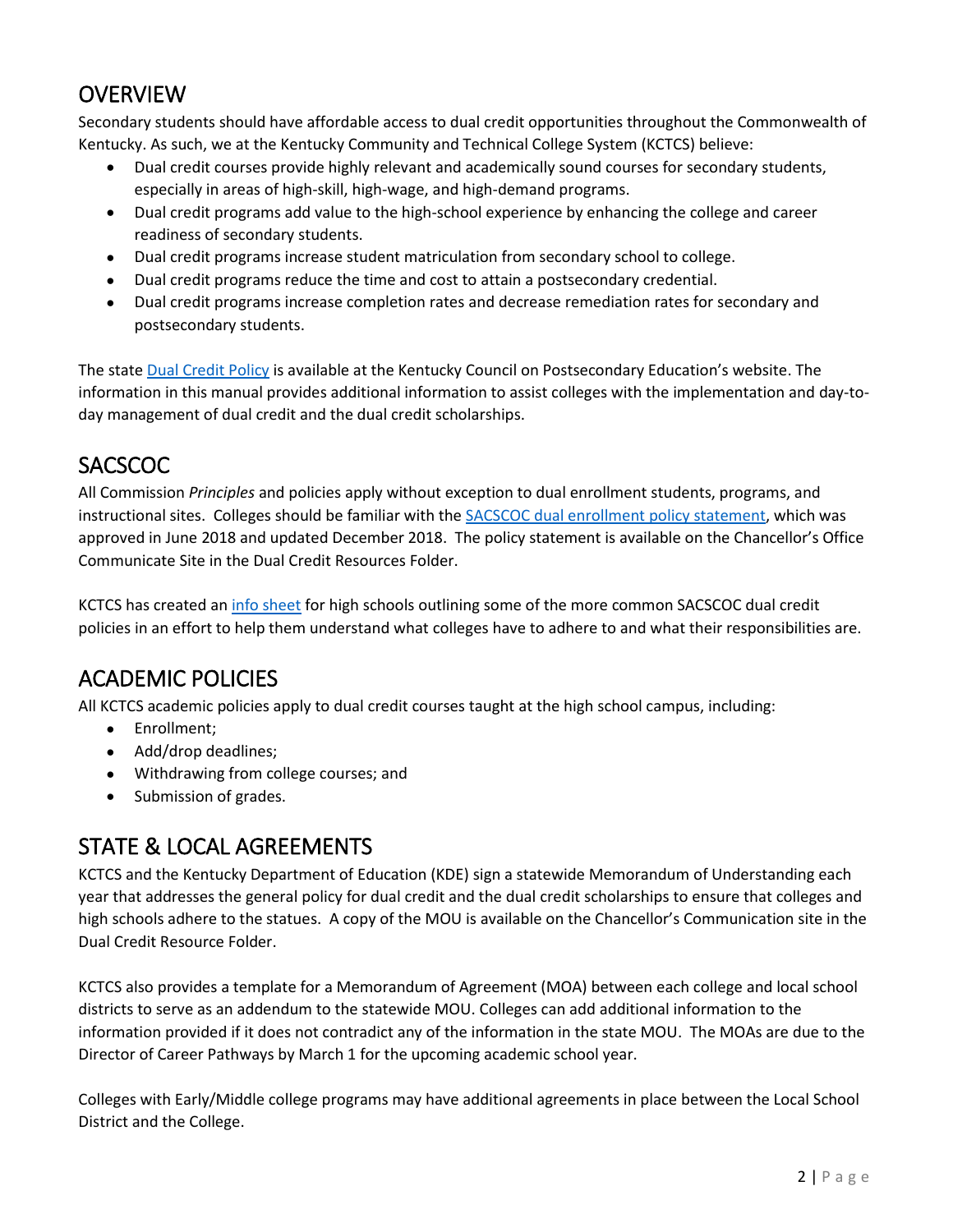## STUDENT ELIGIBILITY

State Policy

- Be a student in a participating secondary school. Exceptions may be considered for other students if recommended by the school faculty and approved by the Chief Academic Officer at the participating postsecondary institution. Postsecondary institutions, at their discretion, may also provide dual credit to eligible students in private secondary schools and home school settings.
- Meet the postsecondary institution's dual credit requirements for admission.
- Be admitted to the participating postsecondary institution as a dual credit student.
- Meet the postsecondary requirements for each program's placement into college credit-bearing courses or courses in programs of study that align to a career pathway.
- Complete the postsecondary institution's application for admission and a dual credit form.

#### KCTCS requirements

To enroll and obtain college credit in a dual credit course at KCTCS, a student must:

- Complete the postsecondary institution's application for admission.
- Meet the KCTCS Assessment & Placement Policy for dual credit high school students (4.13 Appendix I) Available at: [https://publicsearch.kctcs.edu/policies/Admin%20Policies/4-](https://publicsearch.kctcs.edu/policies/Admin%20Policies/4-13.pdf#search=assessment%20and%20placement) [13.pdf#search=assessment%20and%20placement](https://publicsearch.kctcs.edu/policies/Admin%20Policies/4-13.pdf#search=assessment%20and%20placement)
- Be admitted to the participating postsecondary institution as a dual credit student.
- Enroll in one or more eligible dual credit course/s.

#### Dual Enrollment

Students who want to take a course that is not eligible for or offered for dual credit may do so as a dually enrolled student. For these courses, students must adhere to the admission requirements required of non-degree/noncredential student. Tuition for a dual enrollment course is the standard KCTCS tuition.

### ADMISSION REQUIRMENTS

High school students must meet postsecondary admissions requirements. All students must be admitted to and enrolled or accepted for enrollment at the College and complete the college's dual credit application. Dual Credit students are classified as non-degree seeking students and must meet the above referenced Assessment and Placement policy. The college shall not apply additional admission or placement requirements to dual credit students beyond those spelled out in that policy. Limited admissions programs such as Early or Middle College programs will follow those program admission requirements.

### DUAL CREDIT TUITION

KRS 164.786 establishes a tuition rate for all dual credit courses, regardless of whether the scholarship is used or not. The Dual Credit Tuition Rate Ceiling is 1/3 KCTCS tuition for in-state students (\$58 per credit hour for academic year 2019-20). Colleges cannot charge high school students anything more than the dual credit tuition rate, including fees for eligible dual credit courses. Colleges shall not waive tuition below this rate but may use other scholarships or awards that the college has available to supplement the cost of dual credit enrollment. Colleges may negotiate other expenses with their local school districts through the MOA (see above) related to dual credit.

Secondary school students enrolled in KCTCS courses that are not dual credit (i.e. dual enrolled students) will be assessed at the regular KCTCS in-state tuition rate.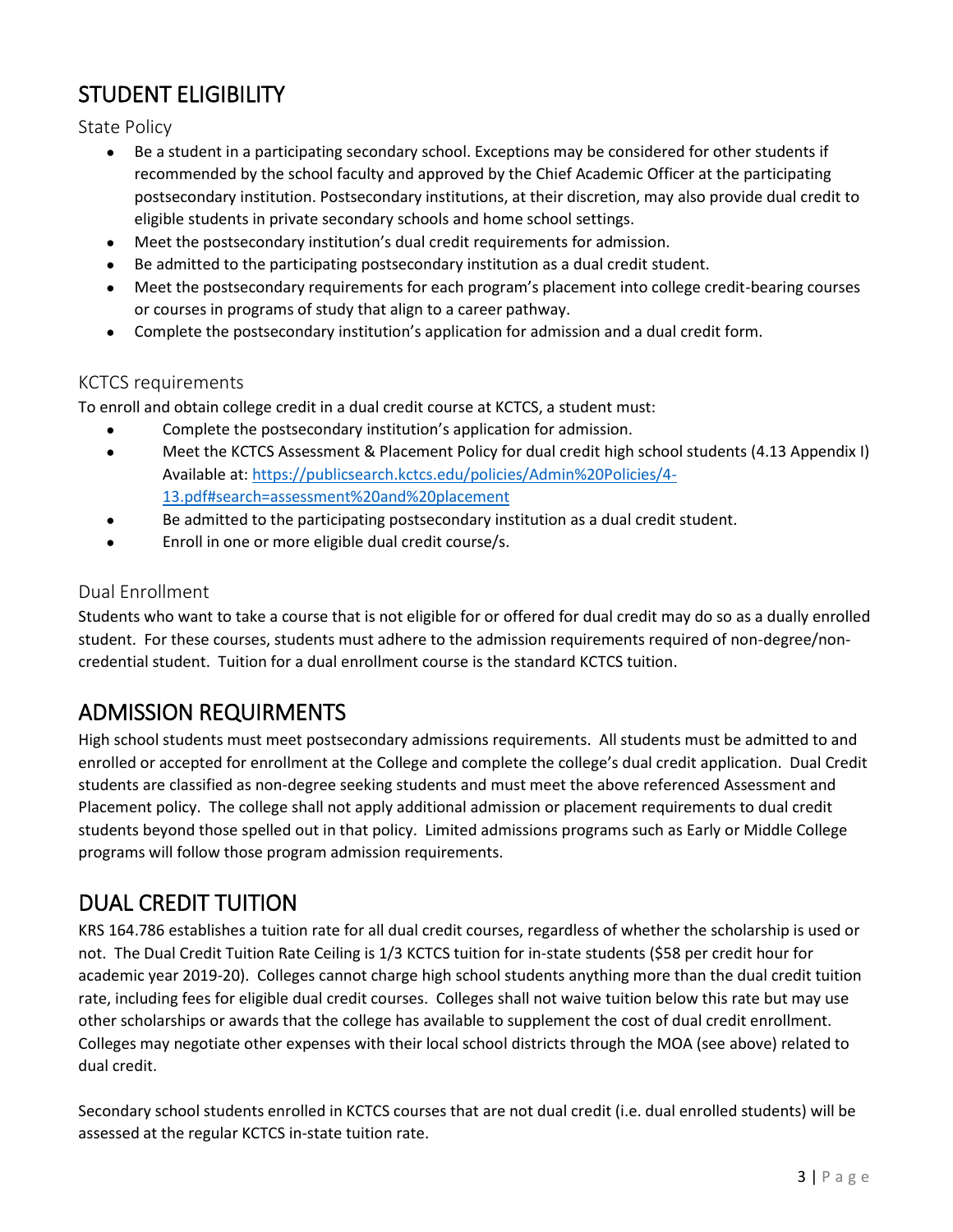## PROCEDURES FOR ENROLLING DUAL CREDIT STUDENTS

- Complete KCTCS admissions application (preferably online) and a dual credit form/application to be enrolled as a KCTCS student in the course/s in which the student wishes to receive dual credit and provides for the sharing of information between the college and the high school.
- Be eligible to enroll in the course, meeting all course prerequisites, entrance requirements, etc.
- Abide by requirements outlined in the course syllabus, including but not limited to the completion of assignments, projects, and final examinations.

#### PeopleSoft

The College is responsible for ensuring high school student's enrollment information is correct in PeopleSoft. Student's information is managed on the Manage High School Student Enrollment in the KCTCS Student Administration section.

Specific information is available in the Dual Credit PeopleSoft User Guide is available online at th[e Training &](https://kctcs.sharepoint.com/sites/tlc/SitePages/PeopleSoftCampusSolutions.aspx)  [Learning Center](https://kctcs.sharepoint.com/sites/tlc/SitePages/PeopleSoftCampusSolutions.aspx) (TLC) in the PeopleSoft Campus Solutions section. The TLC can be accessed through MyPath.

#### Sharing of Students

At times, it may be necessary to enroll a high school student in a course offered by another college than their home college. The Dual Credit Coordinator or Chief Academic Officer must contact the college they wish to enroll the student in, request approval, follow the college's guidelines for enrolling a high school student, and confirm through email trail. The confirmation email must include two people at requesting college (dual credit contact person and one additional person, preferably the CAO) and two people from the receiving college, plus the Director of Career Pathways at the System Office.

### DUAL CREDIT COURSE OFFERINGS

Each KCTCS institution will determine the dual credit courses that will be offered by that institution.

#### Definition

A dual credit course is a college-level course of study developed in accordance with KRS 164.098 in which a high school student receives credit from both the high school and postsecondary institution in which the student is enrolled upon completion of a single class or designated program of study. Developmental education and remedial courses are not eligible dual credit courses (in accordance with KRS 164.098). Per CPE, First Year Experience Courses are not eligible dual credit courses as they are not covered in the general education transfer policy and are not transferable between institutions.

### KCTCS PATHWAYS

To ensure high school students enroll in courses that are applicable to student's postsecondary plans, KCTCS has developed a General Education Dual Credit Pathway and AAS Preferred Pathway Models to assist high school students identify the courses that are best suited for them. However, each KCTCS institution determines the availability of these courses for dual credit based on having a credentialed faculty member to teach the course for dual credit at the college or high school and the availability of required lab and equipment, and at times, additional credentialing requirements for a specific program.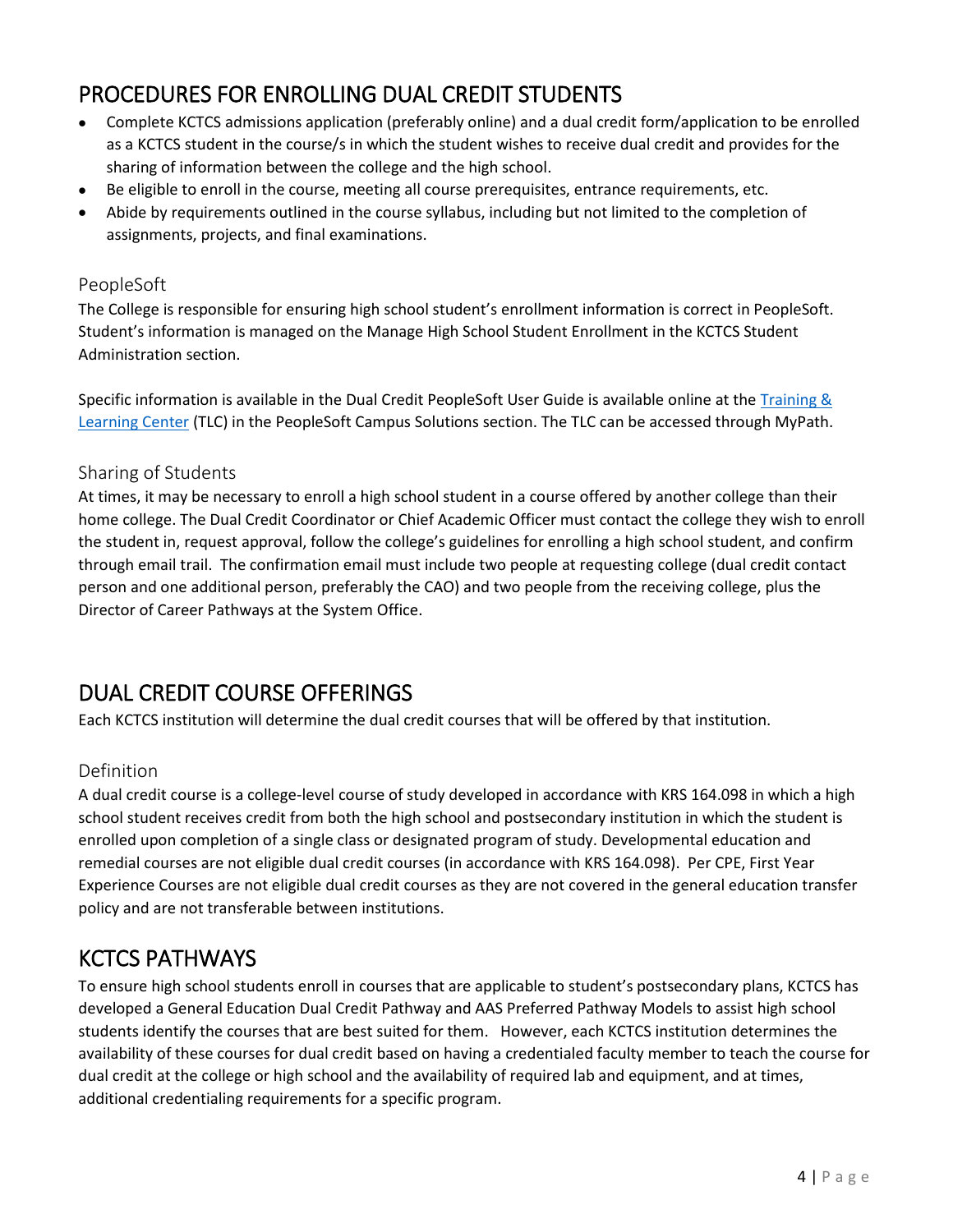#### *General Education Pathway*

[The Dual Credit Pathway to the Associate Degree in Arts or Science](https://kctcs.sharepoint.com/:b:/s/ChancellorsOffice/ET1DzsKsbcpHnc99xCbwKlIBIx_pA6qUaZnEz-BLmoIR0w?e=cP7d5y) has been designed to help students earn credits toward the 33 credit hours of KCTCS General Education Core courses within an AA or AS degree. Students who plan to pursue the AA/AS at KCTCS and/or transfer to a university should complete the 33 credit hours of the General Education Core dual credit courses before any other general education courses. A student may take additional general education courses for dual credit that meet the KCTCS AA/AS requirements once they have completed the initial 33 credit hours in Block I.

#### *[Preferred Dual Credit Technical \(AAS\) Pathways](https://kctcs.sharepoint.com/:b:/s/ChancellorsOffice/EXpzIc1IJPJAm5tdSGPIC68B9QPQfxHa-6cVjiryBMyxeg?e=4bB7GP)*

KCTCS and KDE have partnered to create dual credit model pathways for the most in-demand technical programs across the state. These models are the preferred course sequence for high school students to allow seamless entry into the KCTCS AAS track upon high school graduation; however, colleges and school districts may develop alternative models based on local needs and the availability to teach a course for dual credit. Where possible, the models maximize the dual credit scholarships available to high school students.

#### Procedures for Dual Credit Courses

Colleges should work with Local School Districts to determine dual credit course offerings and staffing requirements for those courses. When selecting courses for dual credit, keep in mind that dual credit courses should be meaningful to students and the pathway they are enrolled in. Dual credit courses should be useful for a student when they transfer to postsecondary institutions and count towards the credential they are working towards.

Dual credit courses offered by a college are listed on the college's Dual Credit Course list. Students will only receive dual credit for courses included on the list. The deadline for the college to submit the course list to the System Office is March 1 in order to meet the fall semester priority deadline for enrolling in courses and October 1 to meet the spring semester priority deadline for enrolling in courses. The college is required to submit the course list to KCTCS for the courses to be programmed into PeopleSoft to allow students to be enrolled. Colleges can add courses to their list up until the CPE snapshot. The snapshots are as follows: November 1, March 30 and August 15.

As specified by SACSCOC, colleges must maintain control of all coursework, including dual credit courses. For instruction provided off campus, curriculum should align, and faculty should be credentialed at the same level as expected in on-campus courses. Syllabi for dual credit courses have the same requirements as on-campus syllabi, clearly outlining student learning outcomes, course objective, grading policies, etc.

KCTCS colleges are responsible for monitoring and ensuring the college level content and quality of instruction. Courses accepted for dual credit toward an undergraduate credential at KCTCS must be college-level coursework relevant to the credential and meet KCTCS college standards for content, quality, and rigor pursuant to the requirements of the SACSCOC. Dual credit courses must be equivalent to the same courses offered at the local KCTCS college in course content, competencies, and learning outcomes as evidenced by the required syllabi components.

Eligible courses for dual credit are college-level general education and technical education courses where the following criteria can be documented:

- Required courses or technical electives that apply to one of the programs of study offered at the local KCTCS college;
- Courses that are specified in an agreement between the local KCTCS college and the Local School District;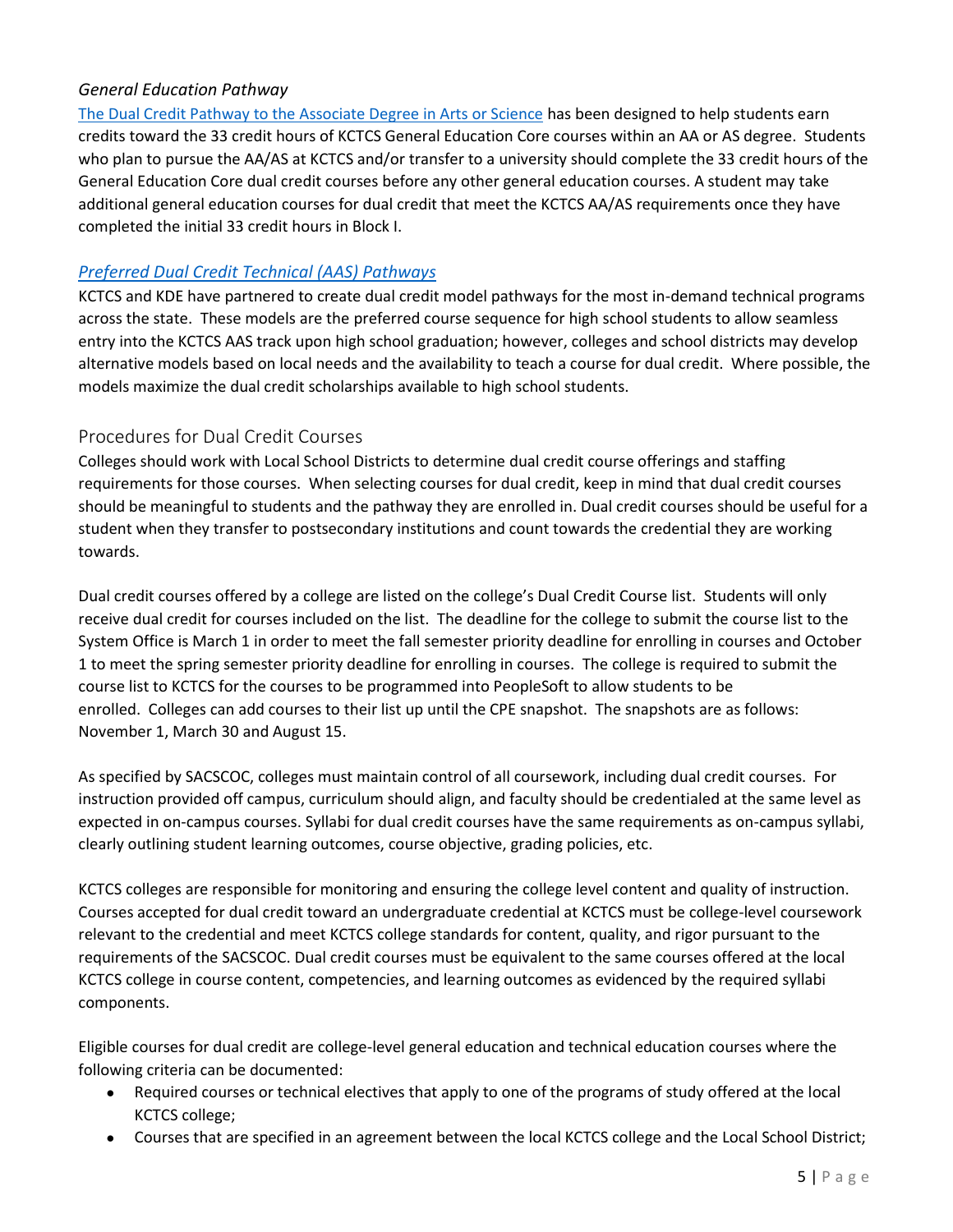- Courses that are taught by college faculty or secondary school teachers who are approved by the KCTCS college as having appropriate credentials to serve as adjunct college faculty for the purpose of SACSCOC accreditation;
- Dual credit courses that use textbooks which have been reviewed and approved by the individual discipline. If a discipline is not satisfied with a current textbook, the instructor must supplement instruction with materials from the college textbook and adopt the college textbook at the next adoption cycle;
- Courses in which KCTCS curricula are taught and for which student learning competencies and outcomes, as well as course descriptions, are aligned between the local KCTCS College and the Local School District;
- Courses for which syllabi are approved by the KCTCS College and provided to enrolled students on the first or second day of the college course; and
- Courses for which formal mechanisms exist for the evaluation of faculty effectiveness and student success are approved by the KCTCS College.

#### Comingling of Dual Credit and Non-Dual Credit Students

Although SACSCOC does not prohibit the comingling of dual credit and non-dual credit students in a classroom, there is an expectation that the rigor of the coursework be differentiated for students earning college credit. It is the responsibility of the college to justify and document the practice of how this is managed and to ensure the high school is following those practices. One best practice includes having a different syllabus for the high school and college (dual) credit course. Another is to provide additional assignments for the students earning dual credit. If the high school is only teaching the college content, all students must meet the college readiness and course prerequisites prior to enrolling in the course, even if they are not earning dual credit for it.

#### Term Parameters

All dual credit classes must be attached to a session that fits the true start and end dates of the class. If the start and/or end dates are not within a week of the standards session available in PeopleSoft, th[e Term Exception](https://kctcs.sharepoint.com/:w:/s/ChancellorsOffice/EXxoJC8Rzj9JrHdGEzJjdKoBMz5brb9zCKqO4KuHfw2-sA?e=1zH58a)  [Request Form](https://kctcs.sharepoint.com/:w:/s/ChancellorsOffice/EXxoJC8Rzj9JrHdGEzJjdKoBMz5brb9zCKqO4KuHfw2-sA?e=1zH58a) (available in the Dual Credit Folder on the Chancellor's Office SharePoint Site) needs to be completed and submitted to Lea Martin [\(lea.martin@kctcs.edu\)](mailto:lea.martin@kctcs.edu) at the System Office for review and approval. Lea will return the signed form to the college. The college needs to create a help desk ticket and attach the signed form to get the session/s added.

#### Grades

Grades for dual credit students have to be submitted in accordance with KCTCS policy.

#### Awarding of Dual Credit

College credit will be awarded for courses taken for dual credit with a KCTCS college upon the student's completion of the course requirements and will become part of the student's official college transcript. The award of college credit will be in compliance with appropriate accreditation standards for the KCTCS college.

High school students can be awarded the credential upon the completion of the requirements for the credential. Students must apply to receive the credential per college guidelines. Additional information is available in the [Admitting Students and Awarding Credentials to GED Eligible, High School, and Workforce Students document](https://kctcs.sharepoint.com/:b:/s/ChancellorsOffice/EUpSQIaBDE5Jl5wNvLGw0OkByy1ARB0czfQDEZtVLpDI8A?e=pR7eHH) (available in the Dual Credit Folder on the Chancellor's Office SharePoint Site).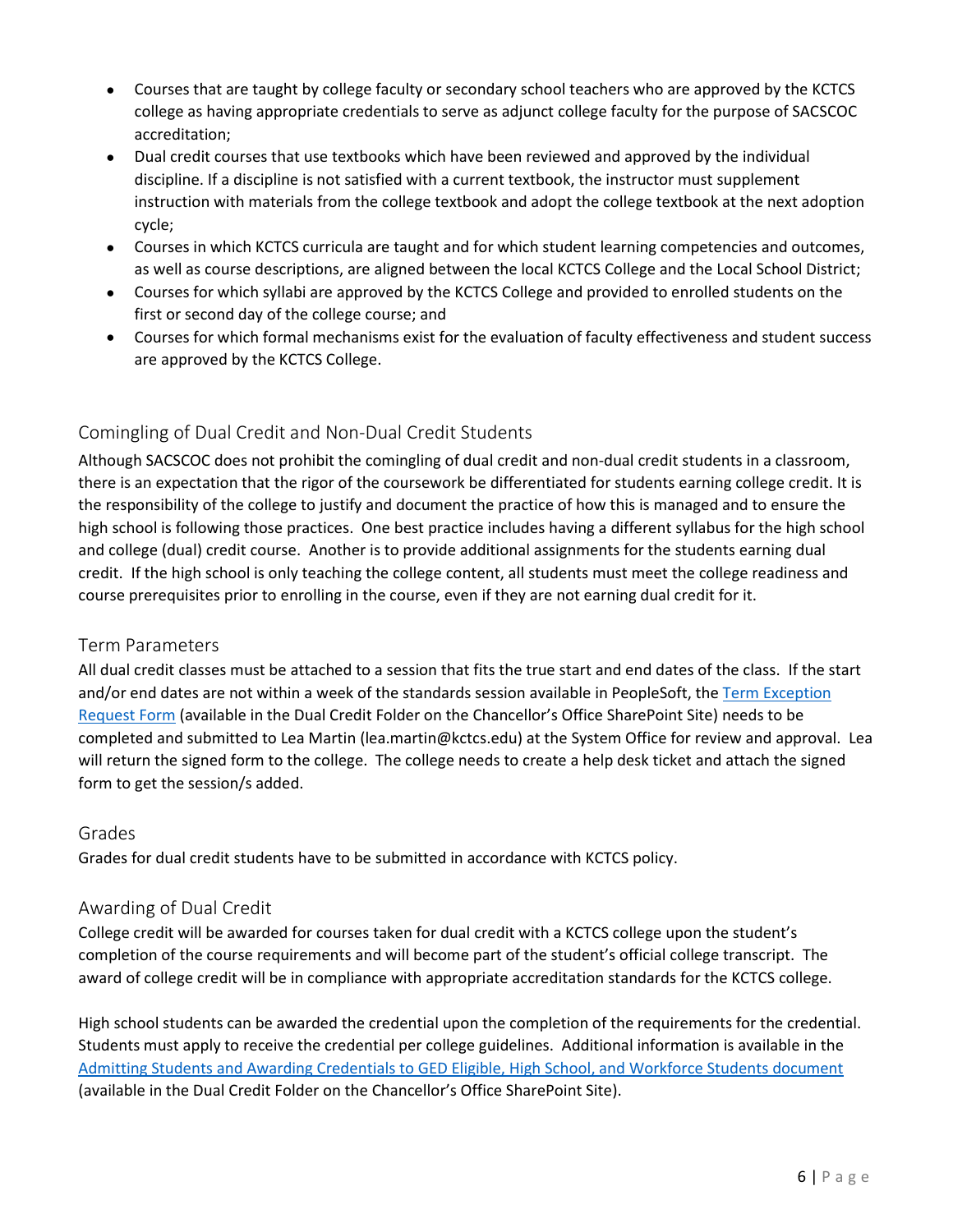# FACULTY QUALIFICATIONS

Secondary school teachers will be approved to teach dual credit courses by the local KCTCS College according to the faculty credentialing criteria established by SACSCOC Guidelines for Faculty Credentials and the local KCTCS college policy. Dual credit faculty must meet the college's academic requirements as a faculty member teaching on campus.

Dual credit faculty will demonstrate, through appropriate documentation requested by the local KCTCS College, compliance with KCTCS teaching qualifications. Appropriate documentation will include a combination of the following as required by the local KCTCS College:

- official college transcript(s);
- current vita, or resume, or application showing teaching and work experience;
- official documentation of relevant work experience;
- official documentation of industry certifications or licenses;
- additional documentation sufficient for SACSCOC compliance as communicated to dual credit faculty by local KCTCS College.

#### Identifying High School Instructors

CPE requires that we identify who is teaching a course and for dual credit, whether or not they are a high school instructor. We are working on identifying a way to do this in PeopleSoft and will provide additional information when that is available. In the meantime, please make sure you have some way of tracking high school instructors as we will be reaching out to colleges for this information.

Identifying high school instructors is also important because \$1.6 million in SEEK funding is awarded among KCTCS colleges based on high school instructors teaching dual credit as entered into TEDS.

#### College Support for High School Instructors

Best practices include providing professional development for all high school instructors, but at a minimum, new instructors will need some kind of professional development from the college. Professional development should include appropriate time to align course curriculum with discipline specific faculty. In addition, professional development topics may include library services, admissions standards, utilizing assessments, student-led active learning projects, etc.

Colleges should provide high school instructors with:

- an instructor copy of the textbook for the course
- a sample syllabus with required policies and course outline
- KCTCS User Name and Employee ID
- access to KCTCS email
- contact information for IT assistance
- student learning outcomes (tools and documentation process)
- assessments
- contact information of discipline specific faculty member
- how to access BlackBoard and how to use it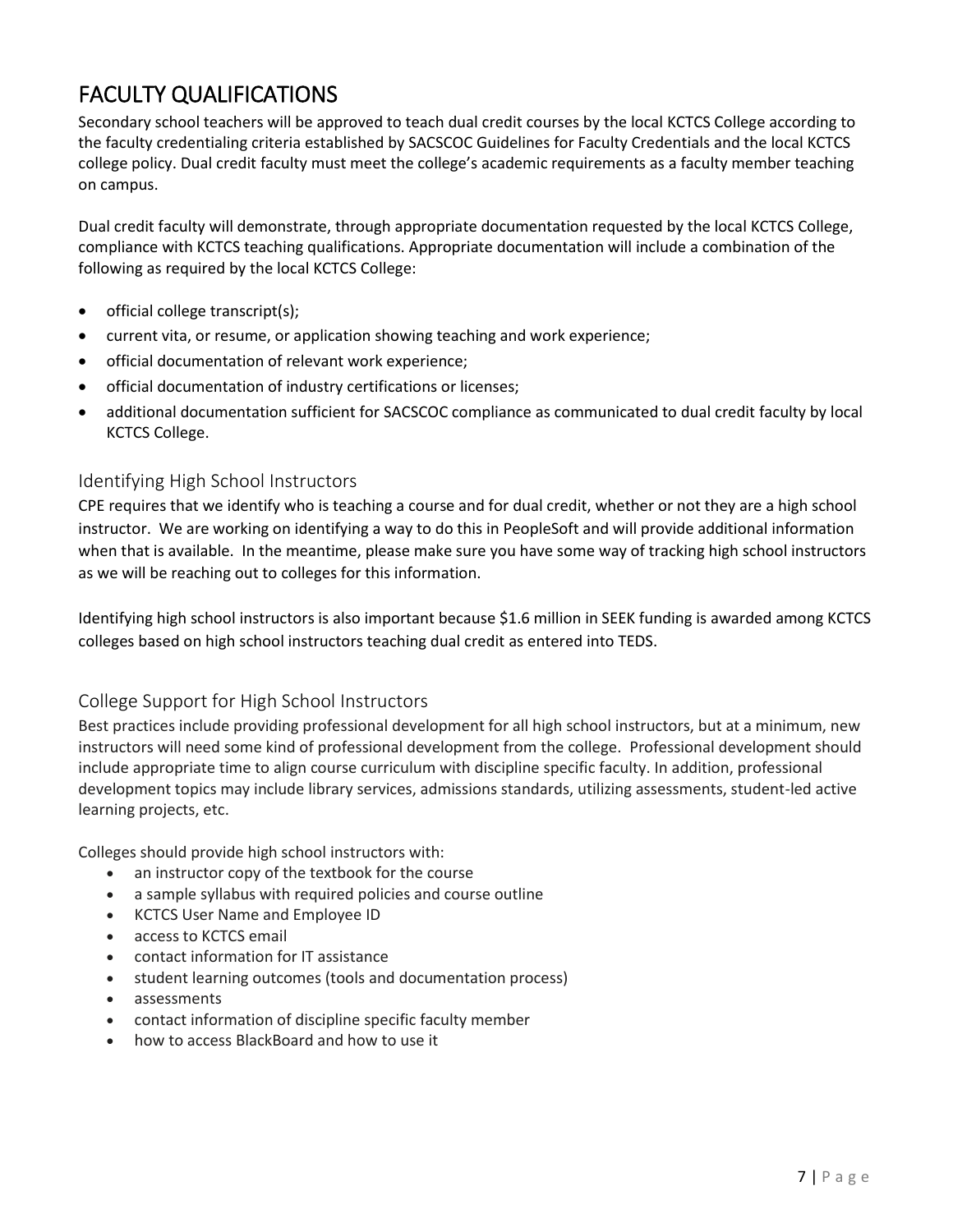### DUAL CREDIT SCHOLARSHIPS

High school students have two scholarships: Work Ready Dual Credit Scholarship (WRDCS) and Dual Credit Scholarship (DSC) available to them to use for their dual credit tuition. Both scholarships are administered by the Kentucky Higher Assistance Authority (KHEAA).

|                           | <b>Work Ready Dual Credit Scholarship</b><br>(WRDCS)                                                                                                                                                                                                                                                                                                                                              | <b>Dual Credit Scholarship (DCS)</b>                                                                                                                                                                                                                                                                                                                                                                                                                                                                                |
|---------------------------|---------------------------------------------------------------------------------------------------------------------------------------------------------------------------------------------------------------------------------------------------------------------------------------------------------------------------------------------------------------------------------------------------|---------------------------------------------------------------------------------------------------------------------------------------------------------------------------------------------------------------------------------------------------------------------------------------------------------------------------------------------------------------------------------------------------------------------------------------------------------------------------------------------------------------------|
| Established by            | SB 98 (2019) - KRS 164.787                                                                                                                                                                                                                                                                                                                                                                        | HB 206 (2017) - KRS 164.786                                                                                                                                                                                                                                                                                                                                                                                                                                                                                         |
| Number of<br>Scholarships | Two approved dual credit courses per<br>academic year.                                                                                                                                                                                                                                                                                                                                            | A maximum of two successfully completed<br>dual credit courses                                                                                                                                                                                                                                                                                                                                                                                                                                                      |
| Student<br>Eligibility    | Be a Kentucky Resident<br>Be enrolled in a Kentucky high<br>$\bullet$<br>school<br>Be enrolled, or accepted for<br>$\bullet$<br>enrollment in, an approved dual<br>credit course at an eligible<br>institution; and<br>Complete and submit a Work Ready<br>$\bullet$<br>Dual Credit Scholarsihp dual credit<br>application to KHEAA                                                               | Be a Kentucky resident;<br>$\bullet$<br>Be enrolled in a public or private<br>$\bullet$<br>Kentucky high school, or<br>homeschooled, in grades 11 or 12;<br>Be enrolled, or accepted for<br>$\bullet$<br>enrollment, in an approved dual credit<br>course at a Kentucky Participating<br>Postsecondary Institution (PPI);<br>Meet postsecondary admission<br>$\bullet$<br>requirements; and<br>Have completed a 30-minute college<br>$\bullet$<br>success counseling session delivered by<br>high school personnel. |
| Additional<br>Information | Funds are awarded first-come, first-<br>served by the date students submit their<br>preferences for the scholarship.<br>There is also a WRKCS for college<br>students. The eligibility and application<br>for that is different than described<br>above. Students can take advantage of<br>this scholarship after they graduate high<br>school if they want to purse an eligible<br>AAS at KCTCS. | KHEAA makes award determination by date<br>of preference selection in their system and<br>gives priority to Seniors<br>KCTCS will have to return 50% of the<br>scholarship for students who did not<br>successfully complete the course.                                                                                                                                                                                                                                                                            |

KHEAA has executed one Administrative Agreement with KCTCS that covers all 16 colleges. The System Office Academic Affairs, Business and Financial Aid offices will assist the college with providing KHEAA with the required information for awarding the dual credit scholarship, disbursing payment and related admistrative duties.

#### KHEAA Processes and Deadlines

| Action                                              | <b>Fall Date</b>                                                                                                      | <b>Spring Date</b> |
|-----------------------------------------------------|-----------------------------------------------------------------------------------------------------------------------|--------------------|
| High school notifies KHEAA of eligible students     | 9/15                                                                                                                  | 2/1                |
| Student sets scholarship preference at mykheaa.com  | 10/1                                                                                                                  | 3/1                |
| KHEAA makes award determination                     | KHEAA makes determination daily and<br>sends KCTCS a weekly eligibility file<br>available in PeopleSoft on Wednesdays |                    |
| College selects eligible course/s for scholarship/s | Ongoing as information is available                                                                                   |                    |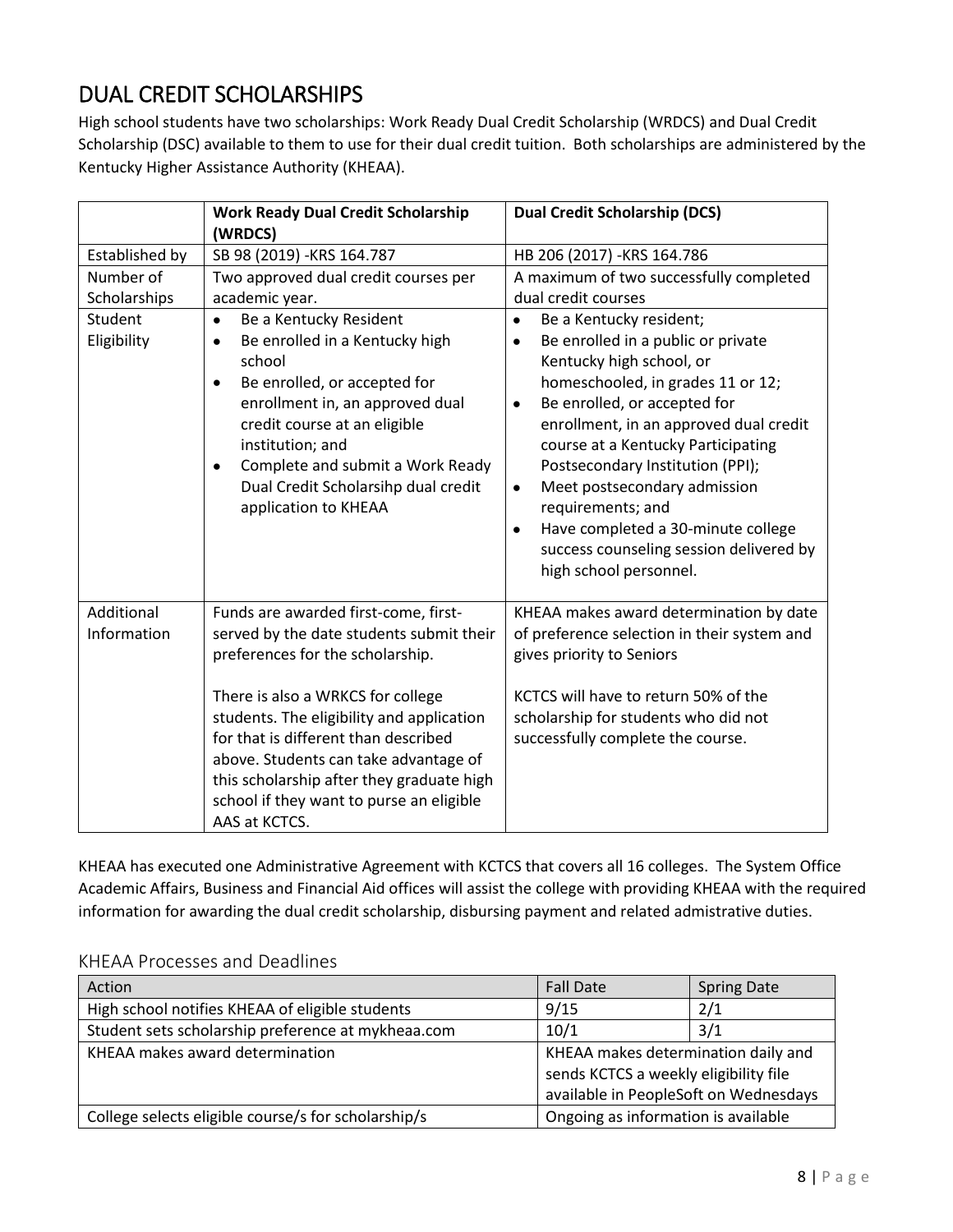| College sends enrollment verification (EVR) to KHEAA | No sooner than<br>10/1               | No sooner than<br>2/15 |
|------------------------------------------------------|--------------------------------------|------------------------|
| KHEAA disburses scholarship to KCTCS                 | After receipt of EVR file from KCTCS |                        |
| Grades due to KHEAA for DCS                          | 1/30                                 | 6/15                   |
| <b>Reconciliation for DCS</b>                        | Ongoing after grades are submitted   |                        |
| Return of funds for DCS                              | 3/1                                  | 6/30                   |

#### Administering the Scholarships

*Both*

- The scholarship may not be used for remedial, developmental or First Year Experience coursework.
- Yearlong courses should be awarded on a fall scholarship. Students will receive an IP grade for the fall semester that will have to be updated to their actual grade at the end of the year.
- Second trimester courses should be awarded on a fall scholarship.
- KHEAA allows the pairing of lecture and lab courses towards the use of one scholarship; whenever possible, select this option for students to maximize their scholarship award.
- KHEAA will not allow changes to a student's scholarship after the submission of the Enrollment Verification File.
- KCTCS will have to return 100% of the scholarship for students who withdrew from a course prior to the add/drop deadline so make sure this is accurately document in PeopleSoft.
- KHEAA communicates with the district's designated contact for KEES for all dual credit scholarship matter. This is the person they send their reports to and other communication related to the Dual Credit Scholarship. This is also the person who submits the names of eligible students to KHEAA.
- The contact at KHEAA for the dual credit scholarship is Becky Gilpatrick, Director of Student Aid Services at (502) 696-7394 or rgilpatrick@kheaa.com.

#### *WRDCS*

- KCTCS supplies KHEAA with a list of each college's technical course offerings for eligibility for the WRDCS; however, KHEAA will make the final determination on whether the course is eligible for the scholarship or not.
- Grades are not required to be submitted to KHEAA for WRDCS.

#### *DCS*

- Dual Credit Scholarship students cannot receive a grade of "I". These grades will have to be converted to an actual grade or a "W" by the college's grade submission deadline, or they will not be transcripted correctly for the student's KEES GPA calculation. The statutory deadline for KCTCS to submit grades to KHEAA is no later than June 30.
- Juniors who do not successfully complete a course they received the DCS for may apply for the scholarship again in their Senior year; the scholarship will have to be applied to another course as the scholarship cannot be used for repeat coursework. Seniors do not have the ability to utilize the scholarship again for an unsuccessfully completed course.

#### PeopleSoft

Queries are available in PeopleSoft to manage the scholarship. For more information, consult the Dual Credit PeopleSoft User Guide is available online at the [Training & Learning Center](https://kctcs.sharepoint.com/sites/tlc/SitePages/PeopleSoftCampusSolutions.aspx) (TLC) in the PeopleSoft Campus Solutions section. The TLC can be accessed through MyPath.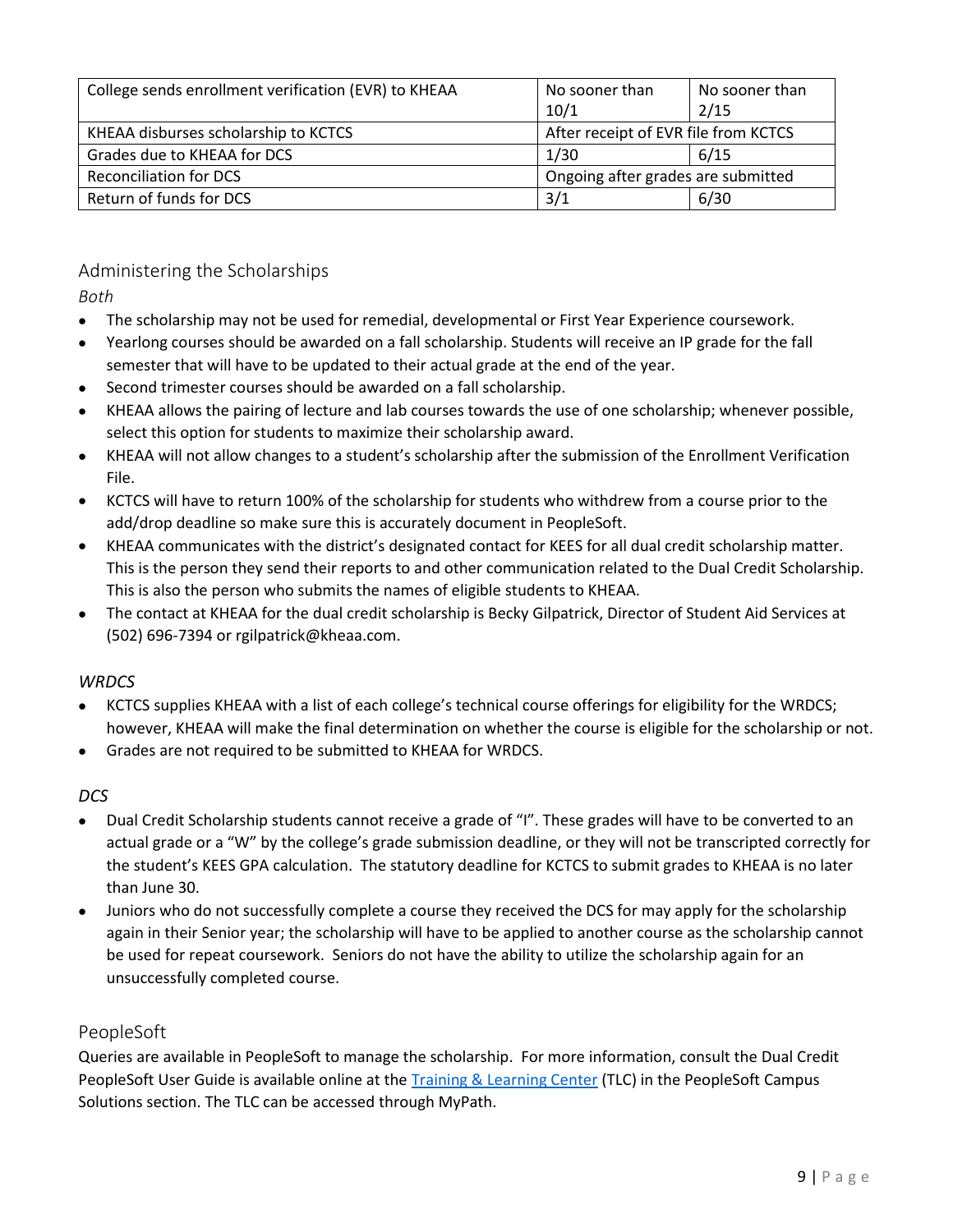### BILLING

Billing starts in July for the fall semester and in early November for the spring semester and continues every Friday until the bill is paid. Since the high school semester and college semester do not align and KHEAA allows students to apply to the dual credit scholarship well into the semester, billing will be suppressed for high school students until later in the semester. A date to send out ebills to high school students will be determined by KCTCS financial services before school starts. Students who do not receive the scholarship or any other third-party payment (such as SEEK funding) for their tuition are responsible for paying their bill at that time. Many KCTCS colleges will not allow students to enroll in the next semester until their bill is paid. It is the responsibility of the college to communicate the billing process to high school students and their parents and the expectations of payment. Please refer KCTCS Financial Responsibility Statement below for more information.

### DATA

KCTCS must provide snapshot data to CPE three times a year as follows:

| Fall semester   | November 1 |
|-----------------|------------|
| Spring semester | March 30   |
| Summer semester | August 1   |

The following information is extracted from PeopleSoft and included in the Snapshot data:

- High School Student –Public, Private, or Homeschooled
	- o Bio Demo
	- o Home high school
	- o KDE ID (if attending public high school)
- Courses high school students are enrolled in as
	- o Dual credit
	- o Dually enrolled
- Dual Credit Courses –where it is taught and instructor information
- Dual credit scholarship awards (pulled annually in the financial aid file on 11/15)
- Grades (fall: 3/30, spring: 8/31, summer: 11/30)

It is critical that this information is complete and accurate by the time the snapshot is taken to ensure our official data is correct.

ORPA has created a DSS dashboard for CPE Audit Reports to allow staff responsible for data to identify data that needs to be reconciled before submitting data to CPE. The dashboard includes two reports for dual credit:

- Summary for high School Students in College Plans
- Summary for College Students in High School Plans

All dual credit coordinators should have access to the dashboard and should review the information prior to the snapshot deadlines.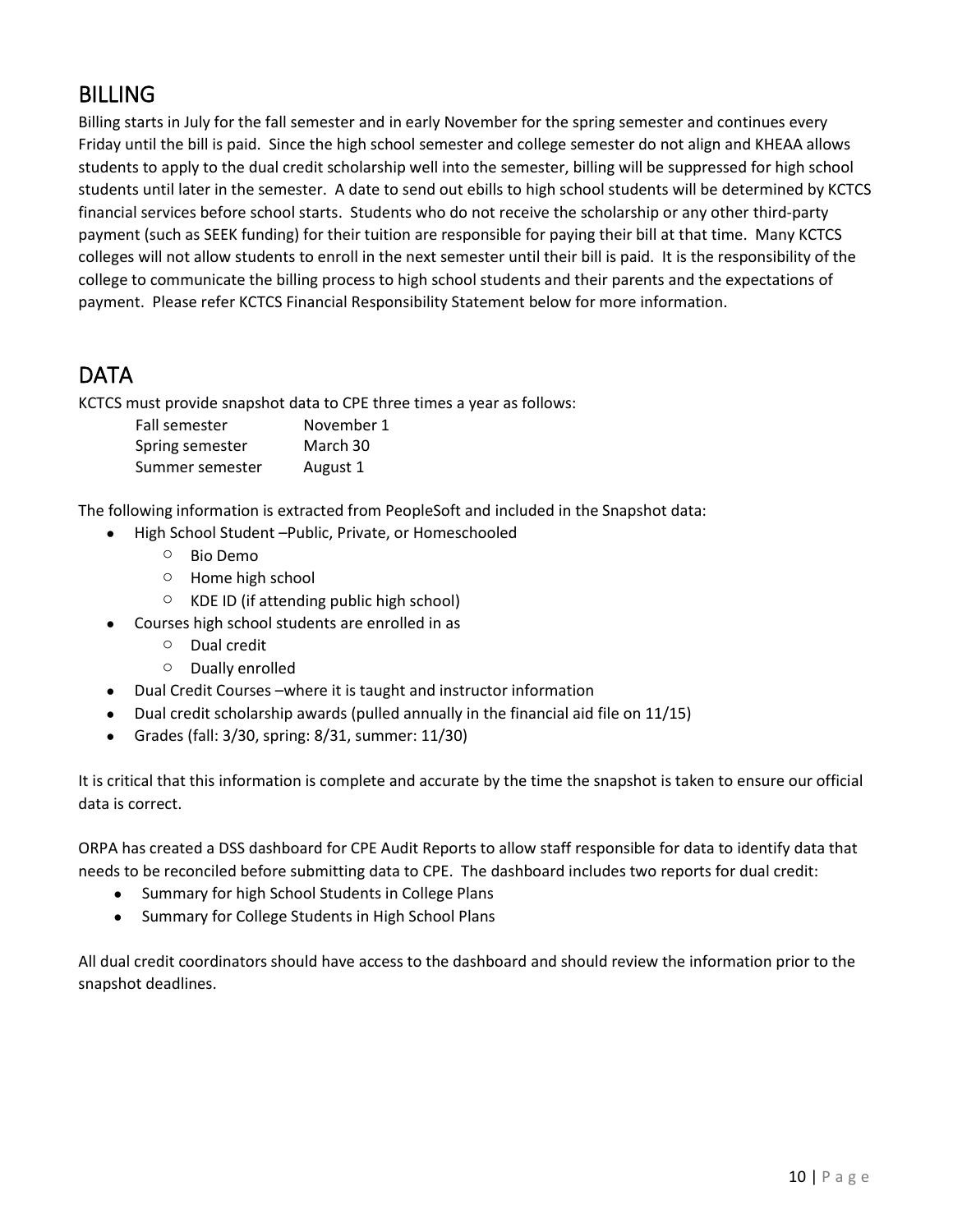### PERFOMANCE BASED FUNDING

Students earning dual credit count towards each college's performance based funding metrics. Those metrics are established by the official data we send to CPE (which is why it's critical it is correct by the snapshot date). Below is an overview of the current model and which college gets credit for that metric.

- 21% of the model is based on credentials earned credit for these go to the awarding institution.
- 57% of the model is based on credit hours:
	- o 12% progression to 15/30/45 hours credit goes to the home college.
	- o 35% weighted course completions credit goes to the delivering college.
	- o 10% academic year FTE credit goes to the delivering college.
- 2% of the model is based on transfer credit goes to the home college. This includes senior high school students who matriculate to another institution upon graduation.
- 20% of the model is based on non-student data direct instructional cost and square footage.

Each college's Performance Based Funding Scorecard is available at the [Research & Policy Analysis SharePoint Site](https://kctcs.sharepoint.com/sites/ORPA/SitePages/Performance-Based-Funding-Model.aspx)

### DUAL CREDIT RESOURCES

- [Dual Credit Resources](https://kctcs.sharepoint.com/sites/ChancellorsOffice/SitePages/Dual-Credit.aspx) available at Chancellor's Office Communication Site on SharePoint
	- o CPE Dual Credit Council Meeting Information
	- o CPE Dual Credit Policy
	- o Dual Credit 19-20 MOA Template
	- o Dual Credit 19-20 MOU with KDE
	- o Dual Credit Assessment & Placement Policy
	- o Dual Credit AAS Preferred Pathways
	- o Dual Credit FAQs
	- o Dual Credit General Education Pathway
	- o Dual Credit Peer Team Coordinators
	- $\circ$  Final Guidelines for Awarding Credentials to GED Eligible, High School & Workforce Students
	- o HB206 -Dual Credit Scholarship Bill
	- o NACEP Standards
	- o SACSCOC Dual Enrollment Policy Statement
	- o SB98 -Work Ready KY Scholarship Bill
	- o Term Exception Request
- [KCTCS Dual Credit Website](https://kctcs.edu/dual-credit) (available at: https://kctcs.edu/dual-credit/)
- [Minimum High School Graduation Requirements](https://education.ky.gov/curriculum/hsgradreq/Pages/default.aspx) (available at https://education.ky.gov/curriculum/hsgradreq/Pages/default.aspx)
- Quick Guide to Dual Credit Brochures (available via marketing)
	- $\degree$  4- and 8-page templates are available for each college to customize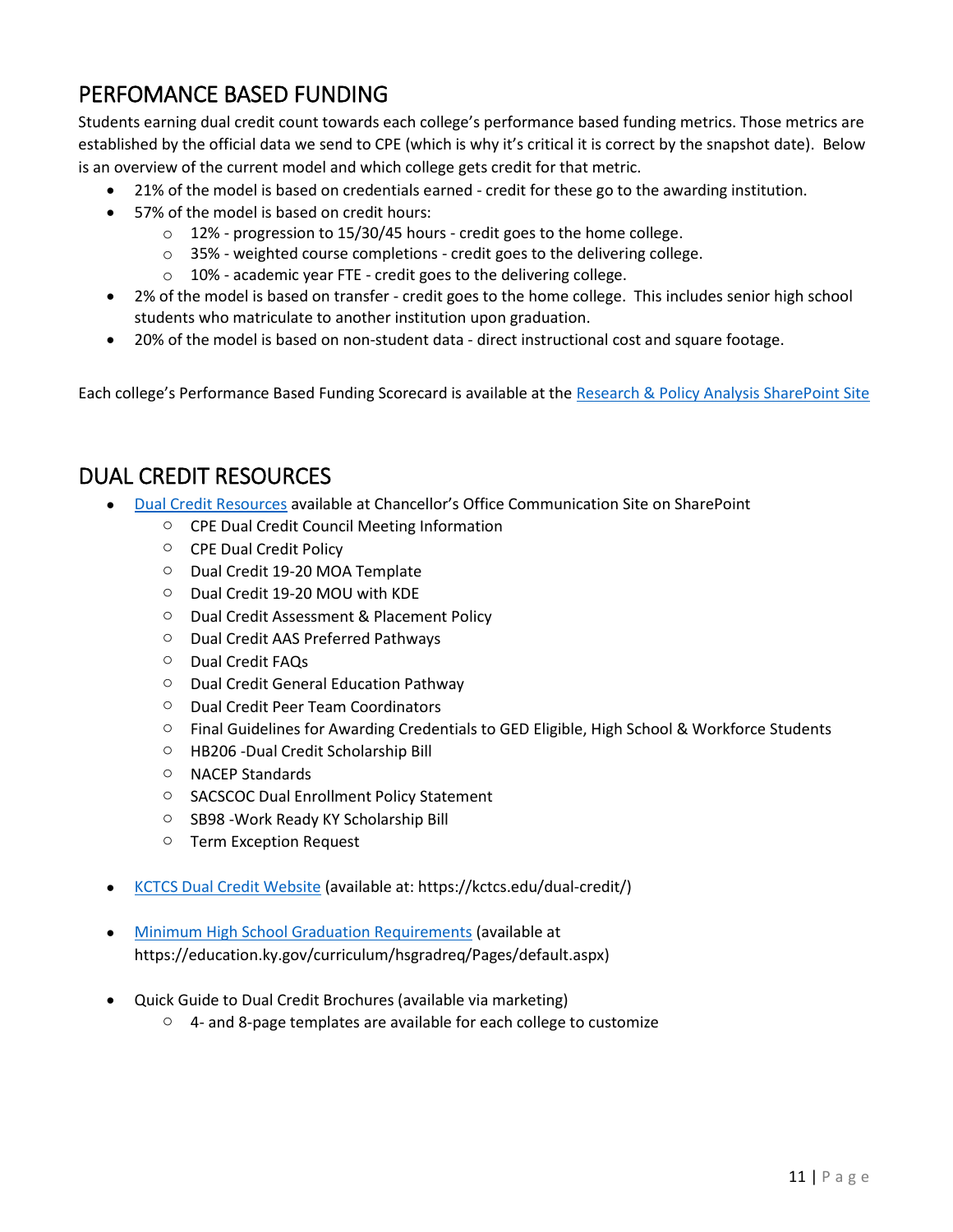### GLOSSARY OF TERMS

**Concurrent Enrollment:** a dual credit course taught by a college-approved high school or area technology center teacher at the secondary school during the regular school day.

**Dual Credit** A dual credit course is a college-level course of study developed in accordance with KRS 164.098 in which a high school student receives credit from both the high school and postsecondary institution in which the student is enrolled upon completion of a single class or designated program of study.

**Dual Enrollment** Students who want to take a course that is not eligible for or offered for dual credit may do so as a dually enrolled student. For these courses, students must adhere to the admission requirements required of non-degree/non-credential student. Tuition for a dual enrollment course is the standard KCTCS tuition.

**Early/Middle College** allows high school juniors and seniors to be enrolled at college full time so they can earn both their high school diploma and an associate degree by the time they graduate high school.

**NACEP** National Alliance of Concurrent Enrollment Partnerships (information available at [nacep.org\)](http://www.nacep.org/about-nacep/)

**State Approved Career Pathway** The law defines a State-approved Career Pathway is a pathway recognized by both the secondary school and the participating postsecondary institution (PPI) and leads to a degree in a regionally appropriate business/industry sector and/or an industry-recognized credential. KDE publishes these on its website.